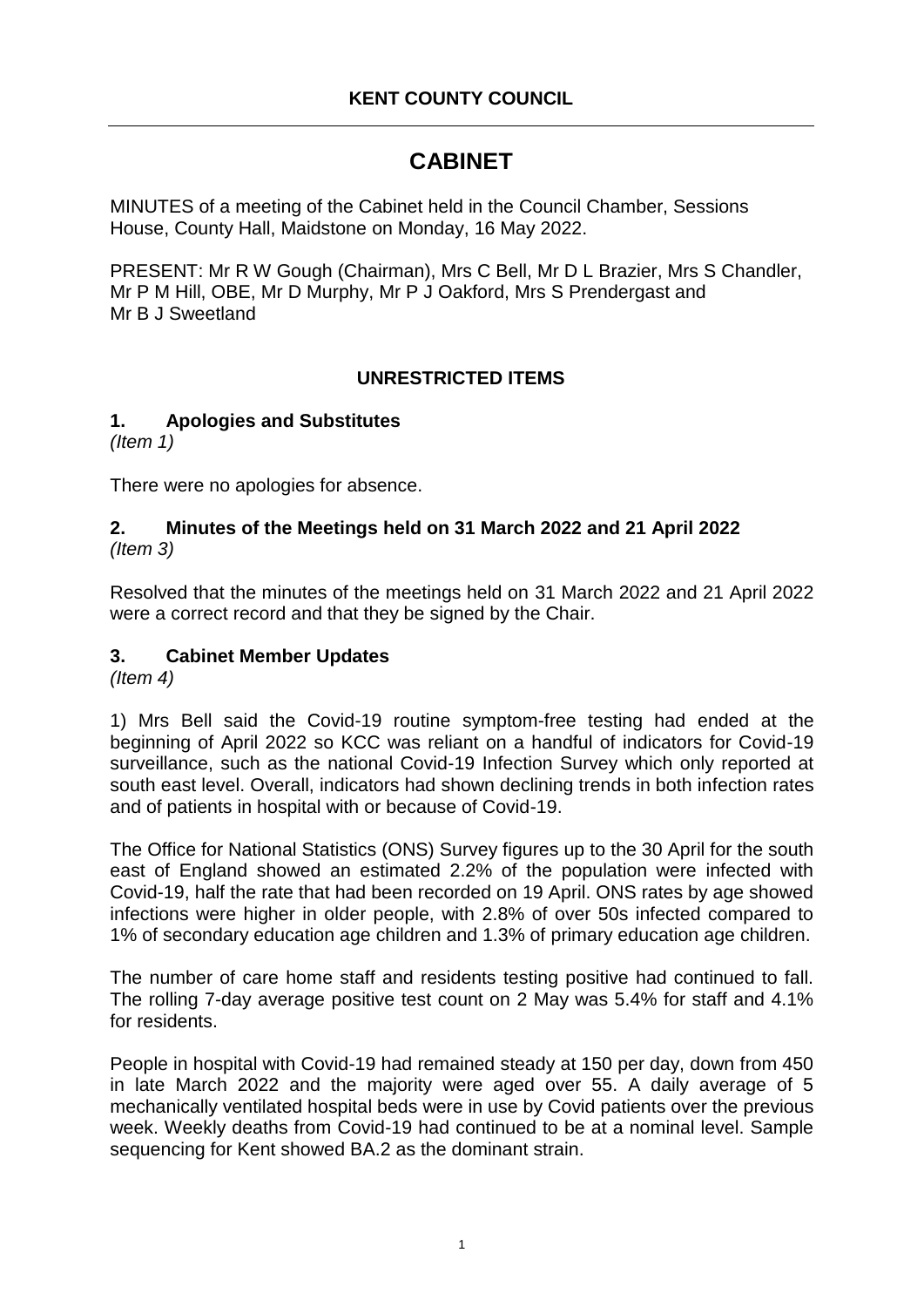The adult social care white paper was discussed at the last meeting of Cabinet. The Leader and Mrs Bell had written to Kent's MPs sharing the Cabinet report, asking them to support the call for adequate funding for the reforms and sharing the view that consideration should be given to delaying the implementation of the reforms by 6 months.

Mental Health Awareness Week took place between 9 and 15 May 2022 with the theme of 'loneliness'. Community Support Services, Live Well Kent and Kent Sheds reminded residents of the help available and activities took place online and in person at various locations across the county.

Live Well Kent is a network of community mental health and wellbeing support services delivered by charities, Porchlight and Shaw Trust, for KCC and NHS Kent and Medway CCG. The Kent Sheds Programme was set up specifically to combat loneliness, social isolation and mental health problems. KCC's Mental Health Champions, Andrew Kennedy and Jordan Meade, visited Sheds in Faversham and West Malling. Information on the support available was on KCC's website at [kent.gov.uk/everymindmatters](https://www.kent.gov.uk/social-care-and-health/health/one-you-kent/every-mind-matters)

2) Mrs Chandler said she had the opportunity to meet the Children's Social Work Teams in Swale and Gravesham and had listened to some of the issue that social workers were facing. The impact of Covid-19 and lockdowns were still being felt by frontline workers. The Covid-19 pandemic had taken a toll on children and families and this was reflected in the complexity of cases. Other agencies were only just returning to full capacity and were also still impacted by the pandemic. A letter had been written by Baroness Hallett, the Chair of the Covid-19 public inquiry to the Prime Minister asking for the Terms of Reference to be expanded to include the impact on children and young people. Thanks were given to KCC's Children's Social Work Teams for their continued hard work and dedication.

Ofsted were carrying out a routine inspection of KCC's Children's Services.

Thanks were given to Caroline Smith and her team for their organisation of the Education, Training and Employment Care Leaver event on 28 April 2022. As Corporate Parents, KCC supported over 2000 care leavers and it was a fantastic opportunity to be joined by some of those at the beginning of their careers and to look at how to support these young adults to fulfil their full potential. KCC was also present as an employer together with many external businesses and pledges were made by all those attending, some corporate and others personal. For example, one young person was given sponsorship for his kit having joined a football academy.

The Children's, Young People and Education (CYPE) directorate had supported Mental Health Awareness Week by championing the app for Kooth, a widely used online mental wellbeing community.

Matt Dunkley, Director of CYPE, was to retire. Mrs Chandler and the Leader expressed their thanks and appreciation for the work he had done as Director.

3) Mrs Prendergast said thanks to Matt Dunkley and wished him well for his retirement.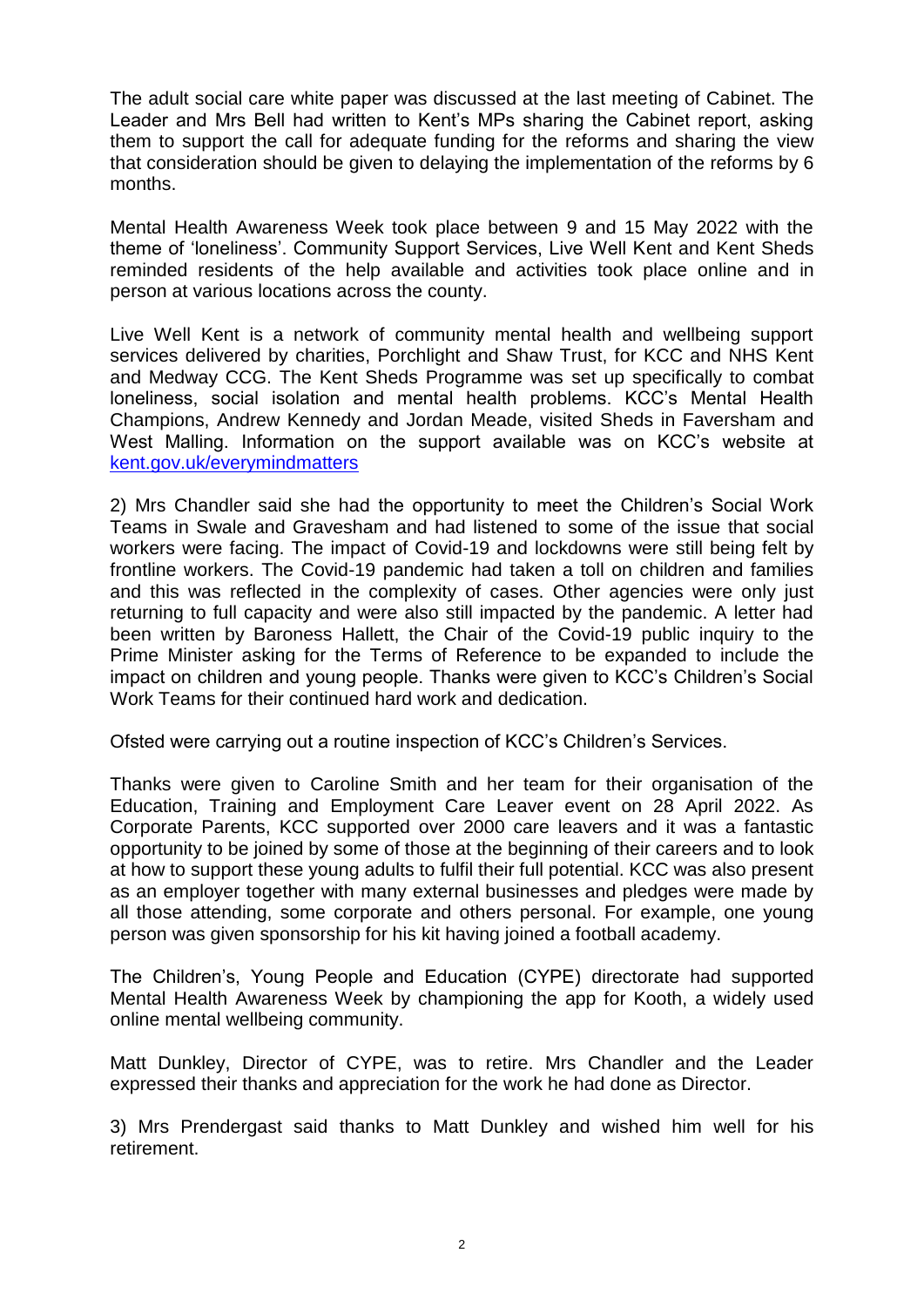KCC had challenges regarding the overspend on the high needs dedicated schools grant, used to support children with SEN. There was an accumulated overspend of over £100 million. KCC had been invited to take part in a 'safety valve' intervention programme conducted by the Department for Education (DfE). The programme was intended to support those councils with the highest High Needs Dedicated Schools Grant deficits in the development of a deficit recovery plan, aimed at reforming the high needs system and moving the local authority to a sustainable footing as quickly as possible, along with agreeing additional funding to help pay off the deficit.

The initial meeting with the DfE was expected to take place by the end of May 2022 and would inform KCC's approach in both the further development of the plan, aligning it with the SEN Strategy and finalising the financial agreement with the DfE in the coming months.

KCC was taking the lead in developing a co-constructed action plan to help young people achieve their goals after they leave school by providing better pathways to post-16 education, skills and training. This followed the in depth review into the post-16 offer in the county commissioned by KCC to develop a shared and deeper understanding of the issues facing both young people and education, skills and training providers. Students, their parents, schools, colleges and training providers were amongst the many people who took part in the interviews, surveys and consultation work of the review. The findings from the review offered a unique and up-to-date insight into the challenges and experiences of young people and post-16 providers. Mrs Prendergast had been very encouraged by the participation in the review and the response to the findings, conclusions and recommendations. There was a clear desire and commitment across the sector to look afresh at post-16 qualifications. The DfE had published a list of qualifications which were at risk due to overlap with T-levels. Collaboration was important in improving the offer and experience for young people.

Families had continued to arrive in Kent through the Ukraine Family Scheme and Homes for Ukraine. Schools' admission guidance had been provided to schools and KCC's admission team was supporting individual cases as appropriate. Wider guidance was also available through The Education People. KCC was awaiting further information from the DfE about the funding of education for Ukrainian arrivals.

There was a virtual briefing held for School Governors to outline the key points from the Schools' white paper. There was a lot of interest from governors, seeking clarification on the implications of the paper on schools.

4) Mr Brazier said he had spent much of his time on the plans to reduce subsidies for bus services that the operators do not find to be profitable. KCC had been using its expertise to help schools and others affected by further proposed withdrawals by bus operators which were to take effect in the forthcoming weeks. Bus services to the Spires Academy had been successfully arranged, which otherwise would have been without any services. This was achieved without any cost to KCC.

Mr Brazier visited Dartford to inspect and ride on one of the new electric buses which were to replace the diesel fuelled buses operating the Fasttrack Thameside service and that will comprise the Fastrack bus services from Dover, the infrastructure for which was proceeding at pace.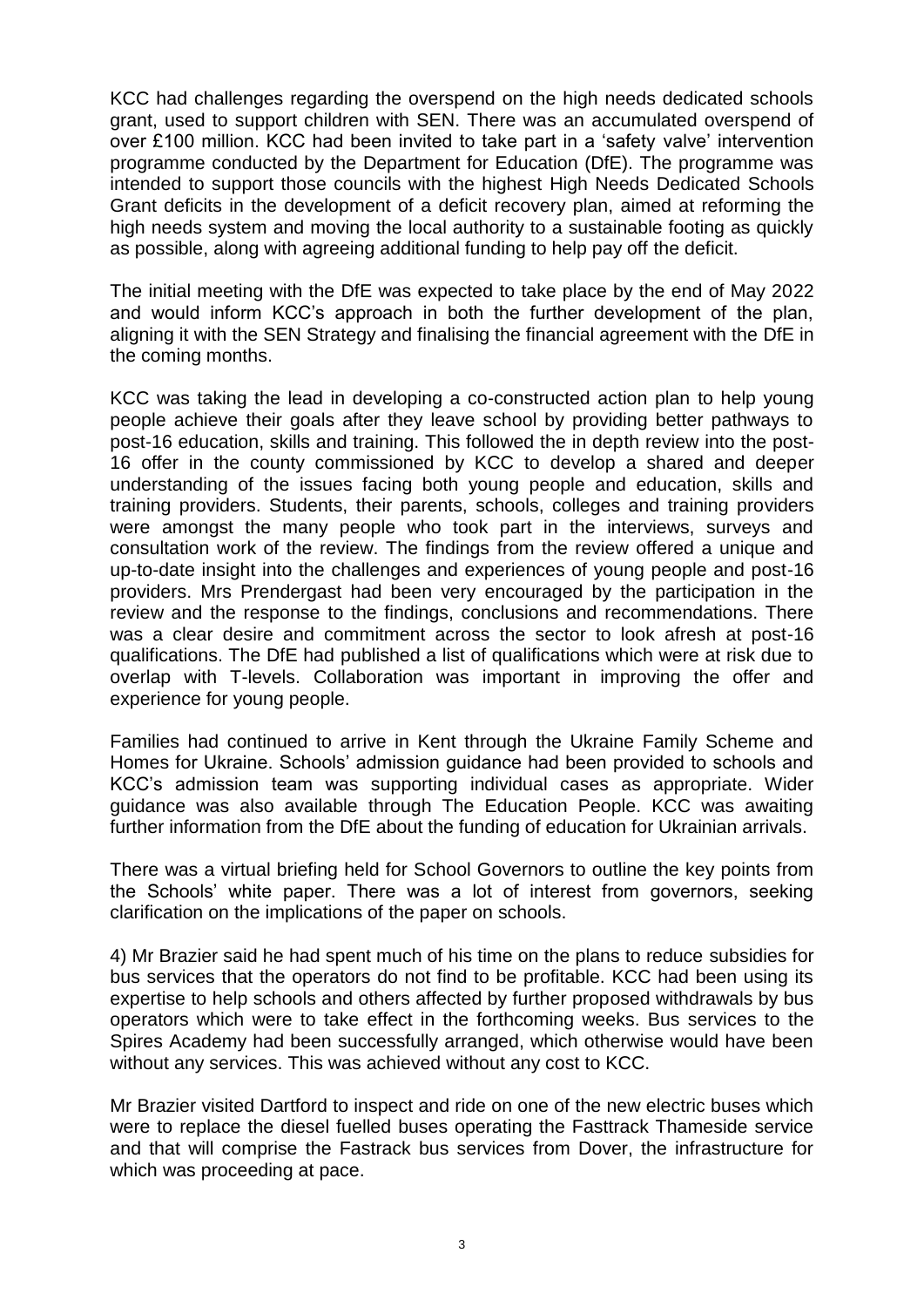Mr Brazier met with the Leader, officers and Members of Canterbury City Council to discuss the Local Plan and the radical infrastructure necessary for the Local Plan's implementation.

There were plans to improve Highways and Transport communications with residents. As part of the Live Labs programme of innovation, KCC had engaged with residents and parish councils to determine what they want from an online reporting tool and a prototype had been designed, named Community Central. There would a 3-month pilot. The totally new and fully functioning reporting tool would be rolled out in due course.

The difficulties on Kent's highways caused by the lack of ferry capacity at Dover and other phenomena had been monitored. There had been lengthy discussions with the management at the Port of Dover about how to make smoother the movement of HGVs within the Port and how to fund the Port's proposals. Mr Brazier and the Corporate Director for Growth, Economic Development and Transport had met with Highways England, Dover District Council and the MP for Dover at a workshop to discuss improvements to access the town from the A2.

Interviews to appoint a Director of Highways and Transport had taken place and an announcement would be made.

5) Miss Carey said the official opening of the Household Waste Recycling Centre at Allington was on 5 May and it was opened to the public on 9 May. 129 residents visited the site on the opening day and bookings had been at around 100 a day. There was capacity for more than 100 visits a day and it was hoped that as news about the new site circulates, there will be more users as it is in a very convenient location and provided a good user experience. The Centre had been nominated for an award, 'best use of design and technology in a waste management facility' at the Letsrecycle Awards for Excellence.

The Solar Together Team were responsible for collective buying of solar panels and battery storage from solar panels and the scheme had been promoted across Kent. The benefit of scale meant that Kent householders were able to obtain these items for less and there had been over 2000 households that had signed contracts to install solar panels and batteries. There was demand from Kent householders who wanted to take advantage of the scheme and it was hoped that there would be other similar schemes in the future.

The new Director of Environment and Waste, Matthew Smyth was welcomed.

6) Mr Murphy said he and the Leader had attended the Business Vision Live event at the County Showground where there were over 400 business stands. It was a very good event with marketing managers, directors and human resources. There were good presentations from Ashford Borough Council and Medway Council about the ways in which they were changing their areas and the new industries being attracted to the areas. There were 3 awards for best stands, of which 2 were awarded to KCC; KCC Libraries and KCC Digital Services stands.

Panattoni had received a top ranking from Property EU for the completion of 74 million ft2 of warehouse space over the previous 3 years. Panattoni were constructing warehouse space at Aylesford.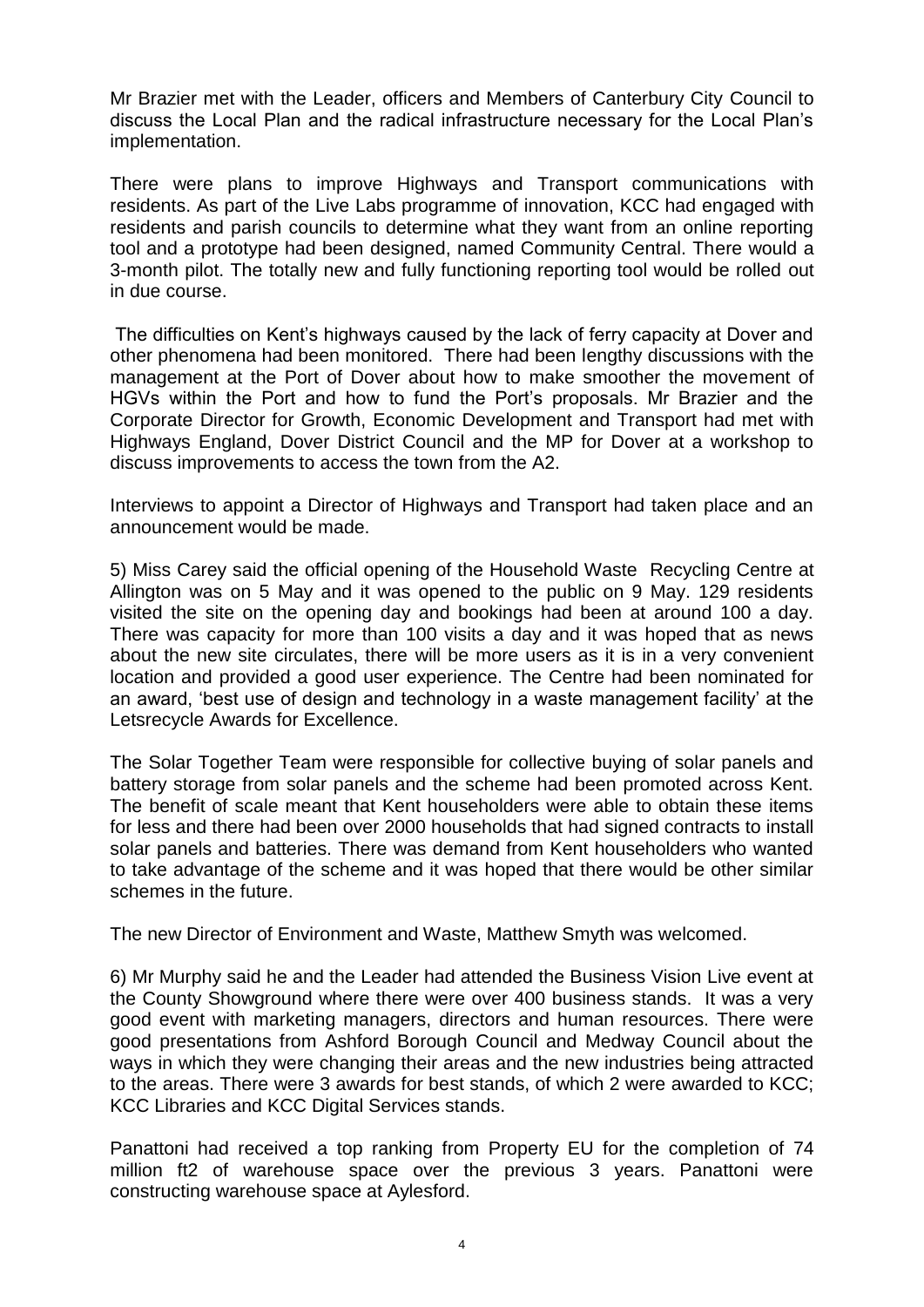On 13 May, Mr Murphy visited the Workers' League co-working hub in Whitstable. The space was being used in an interesting way with people renting desks and used in the evening as a meeting place for events as well as a restaurant with a licensed bar.

14 Blue Flags were issued by Keep Britain Tidy to beaches in Kent. Dymchurch beach won the Seaside Award for the first time ever. This was good news for the tourist economy.

Greg Hands, Minister of State for Business, Energy and Clean Growth had written to Damien Collins, MP welcoming a meeting to discuss the possibilities of Dungeness becoming a site for the new Rolls Royce small modular reactors. Miss Carey also had a meeting with Kwasi Kwarteng, Secretary of State at the Department of Business, Energy and Industrial Strategy.

7) Mr Hill said the new cultural hub at Tunbridge Wells was opened on 28 April. The Amelia Scott Centre was opened by her great niece, Helen Boyce and offered a new library, museum, archive space, register office, tourist information centre and education centre. It had been a complicated project which had involved temporary relocation of the library and adult educations services. Congratulations were given to all involved with the project.

It had been announced that Lullingstone Country Park had been chosen as part of a nationwide network of ancient woodlands to be dedicated to The Queen's Green Canopy in celebration of her Platinum Jubilee. The Queen's Green Canopy consists of 70 ancient woodlands and 70 ancient trees across the UK which will form part of the Ancient Canopy to celebrate Her Majesty's 70 years of service.

8) Mr Sweetland said that at the meeting of Growth, Economic Development and Communities Cabinet Committee on 10 May, Members were given an update on the success of KCC supporting apprenticeships in the county. In the financial year 2021- 22, KCC had offered 170 apprenticeships spread across all levels of qualification and we also shared a significant proportion of apprenticeships with 84 other employers in Kent. As an employer, KCC was committed to increasing apprenticeship numbers, including those aged between 16 and 18. 24 new employers had applied to share the levy to support another 108 apprentices to gain qualifications.

With financial difficulties for residents, largely outside of their control, Kent Together had been providing a telephone hotline. The hotline provided advice about what support was available.

It was, as noted, Mental Health Awareness Week between 9 and 15 May and managers have been encouraged to continue to engage with their teams to discuss their mental health and wellbeing. A wide range of support mechanisms were in place to make sure staff remained healthy and able to provide excellent services to residents across Kent. Communications around Mental Health Awareness Week had raised awareness at KCC and all information was on the KCC website and also from the E-newsletter.

#### **4. Strategic Statement**

*(Item 5)*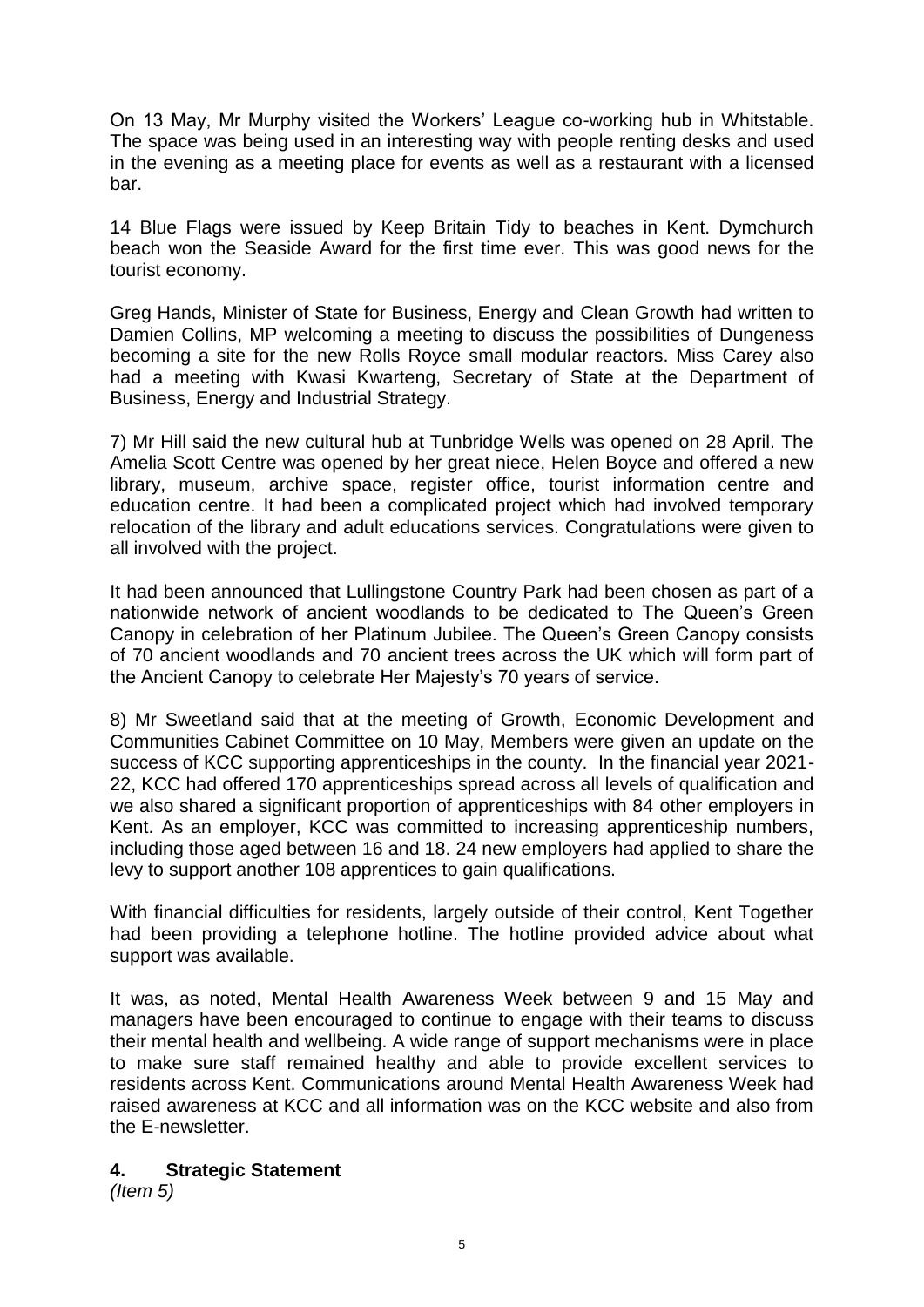*David Whittle, Director of Strategy, Policy, Relationships and Corporate Assurance and Jenny Dixon-Sherreard were in attendance for this item*

1) The Leader introduced the agenda item.

2) Mr Whittle outlined the report. The draft Strategic Statement built on the work of the interim 5-year plan. There were challenges for KCC around commissioning, the environment and the place and space agenda. It was felt that this was the first Strategic Statement where delivery of priorities was to be carried out through others and by others.

Engagement in the process of drafting the Statement had been significant, and feedback had been reflected on and changes had been made. It had been identified through engagement that staff wanted to see equality considerations foremost in planning arrangements and the corporate equality objectives which were a statutory duty had been included. County Council will be considering the item next week and subject to its approval, an assessment framework was being developed in order to oversee the delivery.

Thanks were given to the team who had worked on the draft Strategic Statement.

3) Further to comments and questions from Members, it was noted:

- Preventative work would be one of the biggest challenges and partnership work would be important moving forward.
- The corporate equality objectives had been included at the start of the statement and this reflected their importance.
- KCC formally acknowledged the Environment and Climate Emergency in 2019; both before and subsequent to this, the local authority had been a key partner.

4) RESOLVED to endorse the recommendation as outlined in the report subject to the wording at point 8 of Priority 3 being clarified to reflect that this refers to household waste and the additional amendment above.

## **5. Schools White Paper**

*(Item 6)*

*Christine McInnes, Director for Education and Mark Walker, Director for SEND were in attendance for this item.*

- 1) Mrs Prendergast introduced the report.
- 2) Ms McInnes outlined the presentation (attached).
- 3) Further to questions and comments from Members, it was noted:
	- The ambition was that all schools would be involved in an academisation process by 2030. The government was altering policy to facilitate this and there would be implications for school funding. Comments were made about the provisions for local authorities to establish multi-academy trusts and it was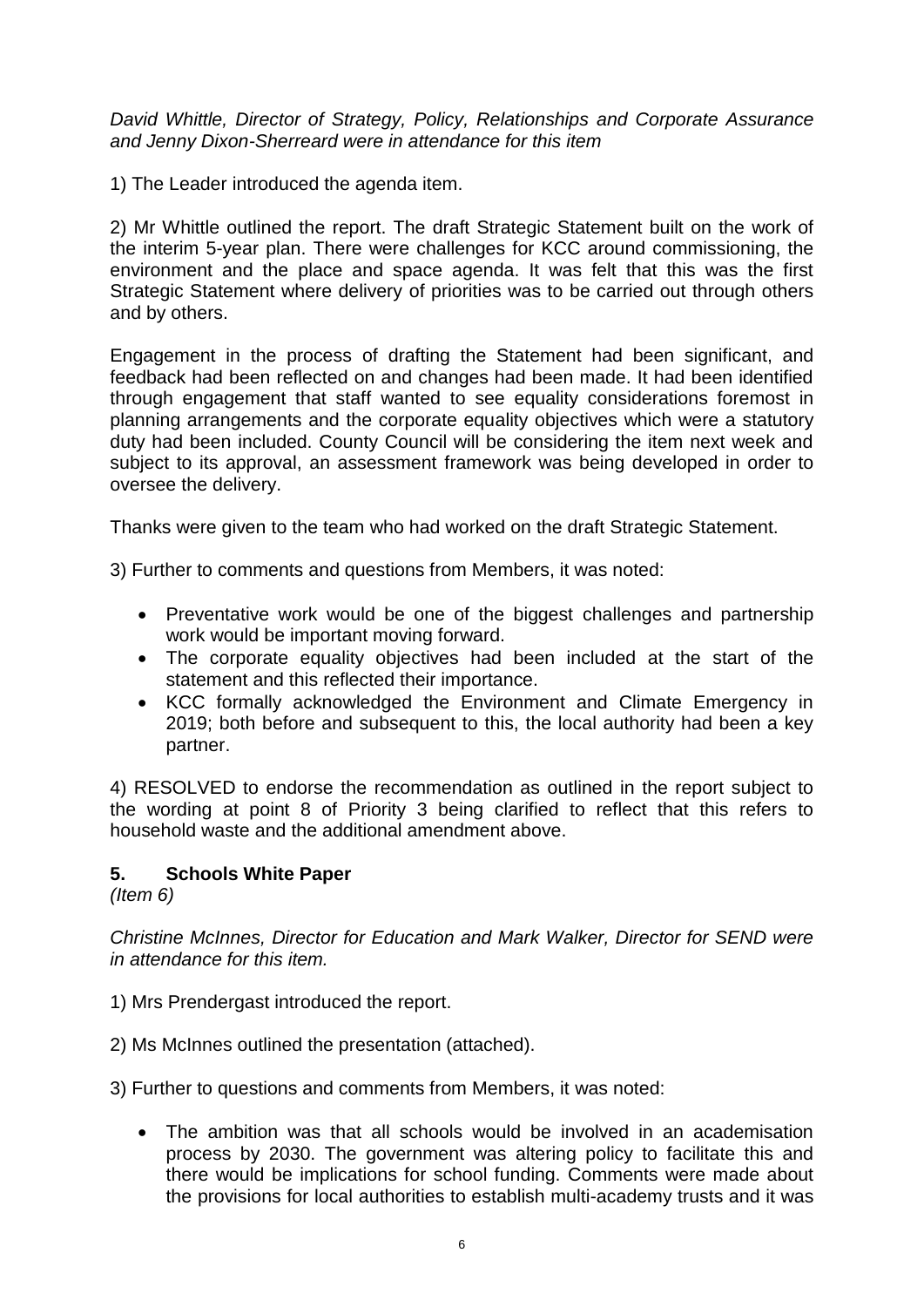noted that establishing these had been difficult in the past. It was questioned what the government's thinking was around developing capacity and structures in that sector.

- KCC had more single academies, rather than larger academy trusts. The government had not developed its thinking around models for academies and it was right to pilot some models to help form the thinking. For example, some authorities had groups of academies that had formed a cooperative rather than a chief executive model. The Department for Education (DfE) was to publish a more detailed note around this.
- The proposed role of Schools' Funding Forum would be involved with the supplementary funding or high needs funding, if a national funding formula was applied.
- The 'local' nature of academy trusts was supported by the DfE and the phrase 'family of academies' was being used. There was a lot of anxiety where there was not a link through the academy governance structure with the community. This was to be addressed through the trust standards.
- The white paper suggested protection for grammar schools and the selective nature of grammar schools. There were existing academy trusts in Kent that were a mixture of selective and non-selective schools, as well as informal partnerships between other selective and non-selective schools.
- It was felt KCC would be in a good position to shape what was coming forward through participation in DfE pilot schemes.

4) RESOLVED to note the presentation.

## **6. SEND Green Paper**

*(Item 7)*

*Mark Walker, Director for SEND was in attendance for this item*

- 1) Mr Walker outlined the presentation (attached).
- 2) Mrs Chandler outlined the second part of the presentation.
- 3) Further to comments and questions, it was noted:
	- It was acknowledged there had been difficulties in the past with regard to SEND policies in Kent. The green paper outlined that there would be clarification of roles and responsibilities and shared accountability across partners. KCC's consultation response was to support shared accountability and propose how this might work to the benefit of children.
	- There would be an update brought to Cabinet following the engagement process.

4) RESOLVED to note the presentation.

## **7. Findings from New Philanthropy Capital Research - Full Cost Recovery and commissioning the VCSE**

*(Item 8)*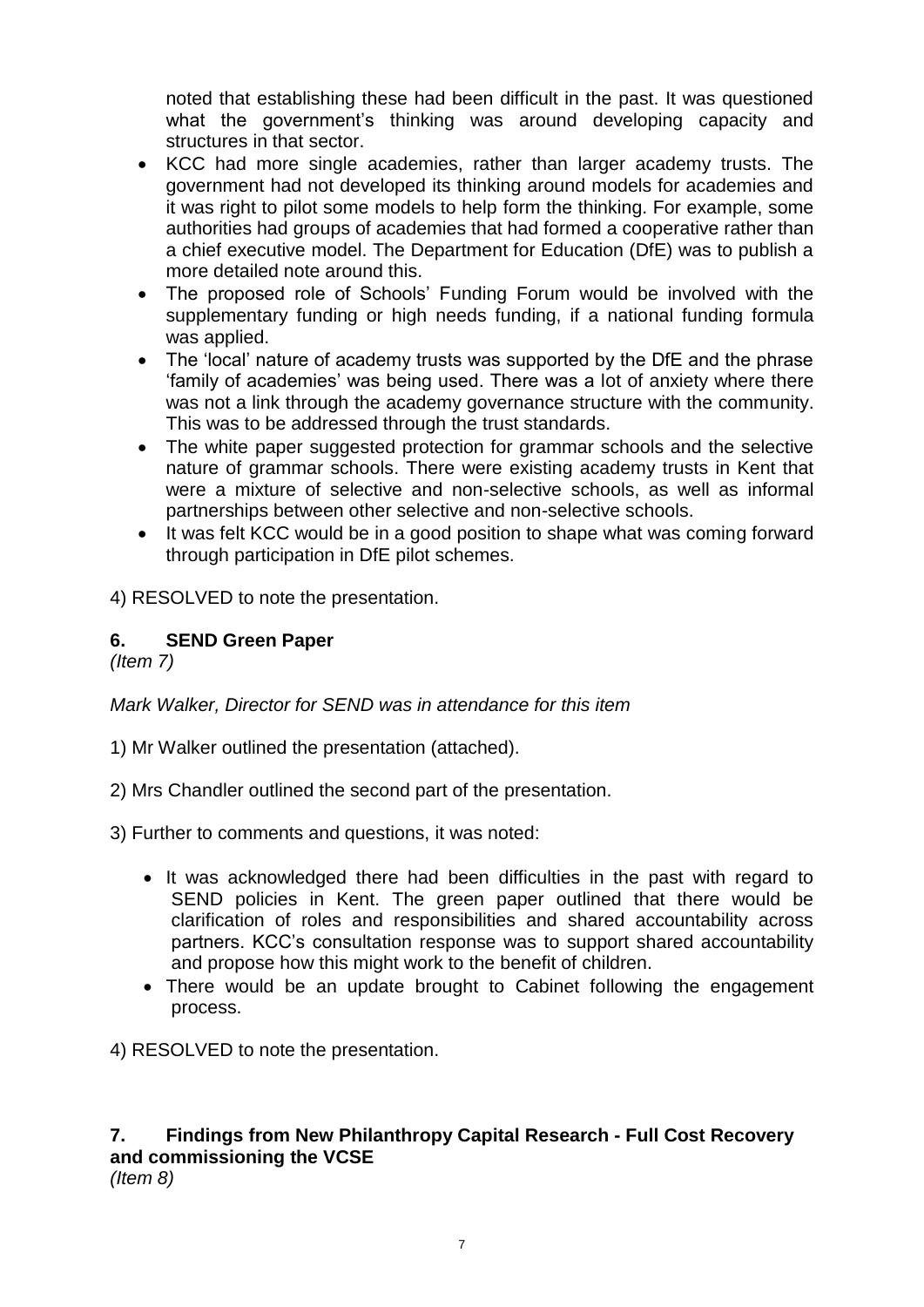*Lydia Jackson, Policy and Relationships Officer (VCS); David Whittle, Director of Strategy, Policy, Relationships and Corporate Assurance; Ben Watts, General Counsel; Josephine McCartney, Chief Executive of Kent Community Foundation*

1) Mr Hill introduced the report.

2) Mr Whittle outlined the report. This was the first in-depth research work that had been conducted on this matter and it had attracted attention nationally from the wider public sector and from government. The research had highlighted challenges concerning consistency of practice, cost and quality. Also highlighted were challenges for the voluntary sector to respond to around behaviour, price, whether it appropriately shared risk and the responsibility of not meeting full cost recovery.

Strategic opportunities had been highlighted for KCC in how it conducts procurement moving forward and the building of strategic partnerships. Also, there were opportunities to come out of the recent procurement green paper.

The VCSE Steering Group was important in taking this work forward.

3) Mrs McCartney thanked KCC for work on this area and said it had highlighted the overall issues in the relationship with the voluntary sector and local authorities. Kent had led the way on addressing these issues and it was hoped that other local authorities and parts of the sector would also pick this up. The Steering Group had provided a forum for challenges to be shared and to open a more open relationship.

4) Ms Maynard said the research was welcomed and it was an exciting opportunity to make sure that existing commissioning activities remained fit for purpose. It had been positive to see many good examples of commissioning and contract management, where there had been a partnership ethos and mutual respect and understanding. Work was underway to adopt good practices into commissioning standards across the organisation to ensure consistency of approach and delivery to a high standard.

5) Further to comments and questions, it was noted:

- There were challenges in not reinforcing previous behaviours and in deciding the next steps so that changes could be evidenced. There would be monitoring arrangements put in place and work would be ongoing with regard to commissioning standards. A reporting mechanism would be put in place to the relevant Cabinet Committee and alignment with the Civic Society Strategy would be considered.
- There was an impact from the findings of the research on Cabinet Members' decisions moving forward and given the commitments made.

6) RESOLVED to agree the recommendations as outlined in the report.

#### **8. Procurement of an E-voucher Distribution Provider** *(Item 9)*

*David Adams, Reconnect Programme Manager was in attendance for this item.*

1) Mr Oakford introduced the report.